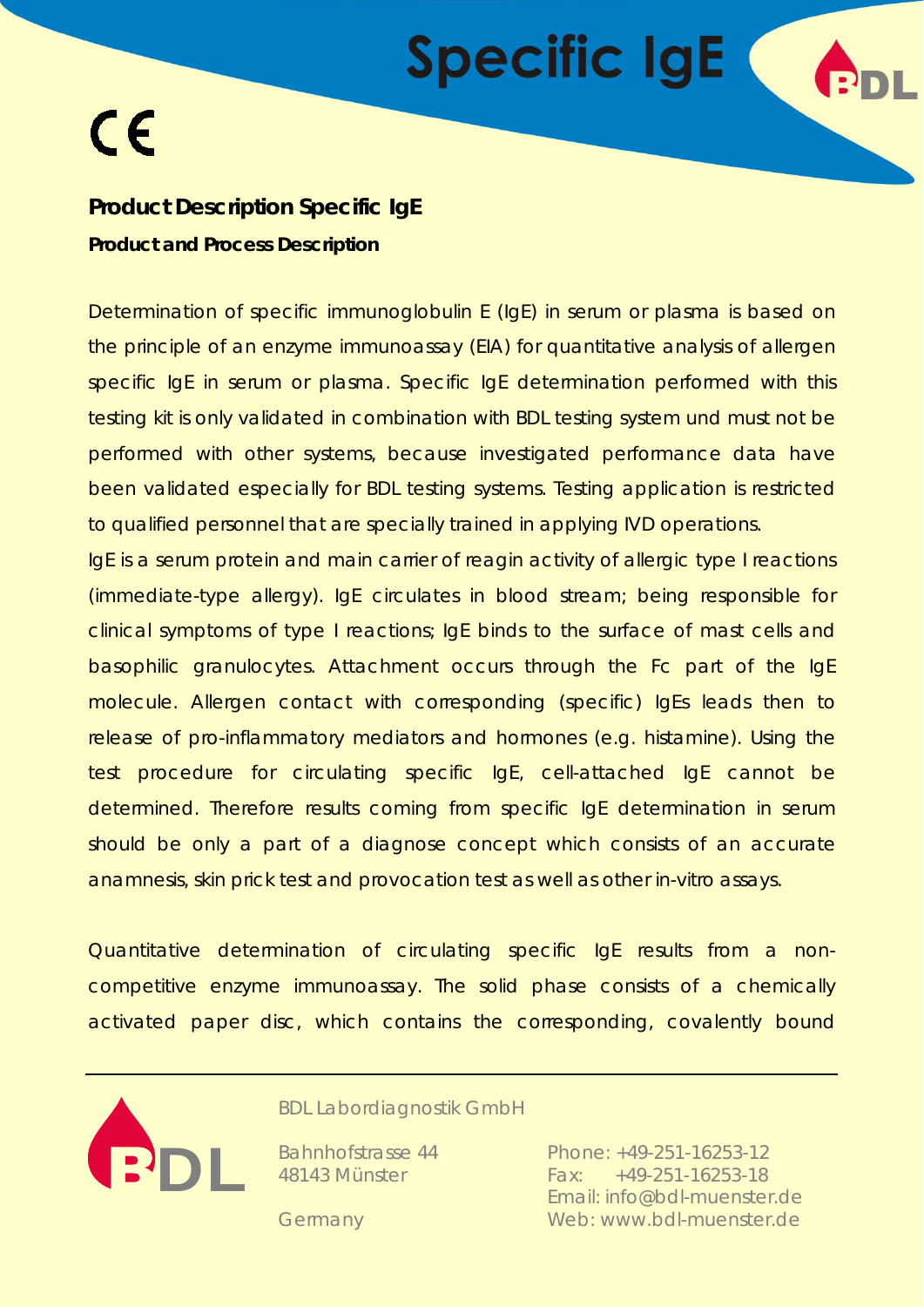allergens.

First operation step contains pipetting of patient serum or plasma onto the paper disc. Here a bond between allergen specific IgE and the allergen as solid phase develops. Excessive serum is removed by washing. As second step an enzymelinked anti-human IgE is pipetted onto the paper disc. Unbound conjugated anti-IgE is removed via a washing step. The amount of bound enzyme-linked antihuman IgE is proportional to the amount of specific IgE in serum / plasma. Next operation step includes addition of substrate solution (p-nitrophenyl phosphate, PNPP). Caused by the activity of the linked enzyme (alkaline phosphatase) substrate is processed and a coloured solution develops. Enzyme reaction is abandoned via addition of stopping solution at the end of incubation time. Extinction of the coloured solution is investigated by photometric measurement. Data analysis is performed by using a standard curve consisting of extinction values of measured standard cavities. Figure 1 illustrates all operation steps and underlying molecular background.



BDL Labordiagnostik GmbH

Bahnhofstrasse 44 48143 Münster

Phone: +49-251-16253-12 Fax: +49-251-16253-18 Email: info@bdl-muenster.de Web: www.bdl-muenster.de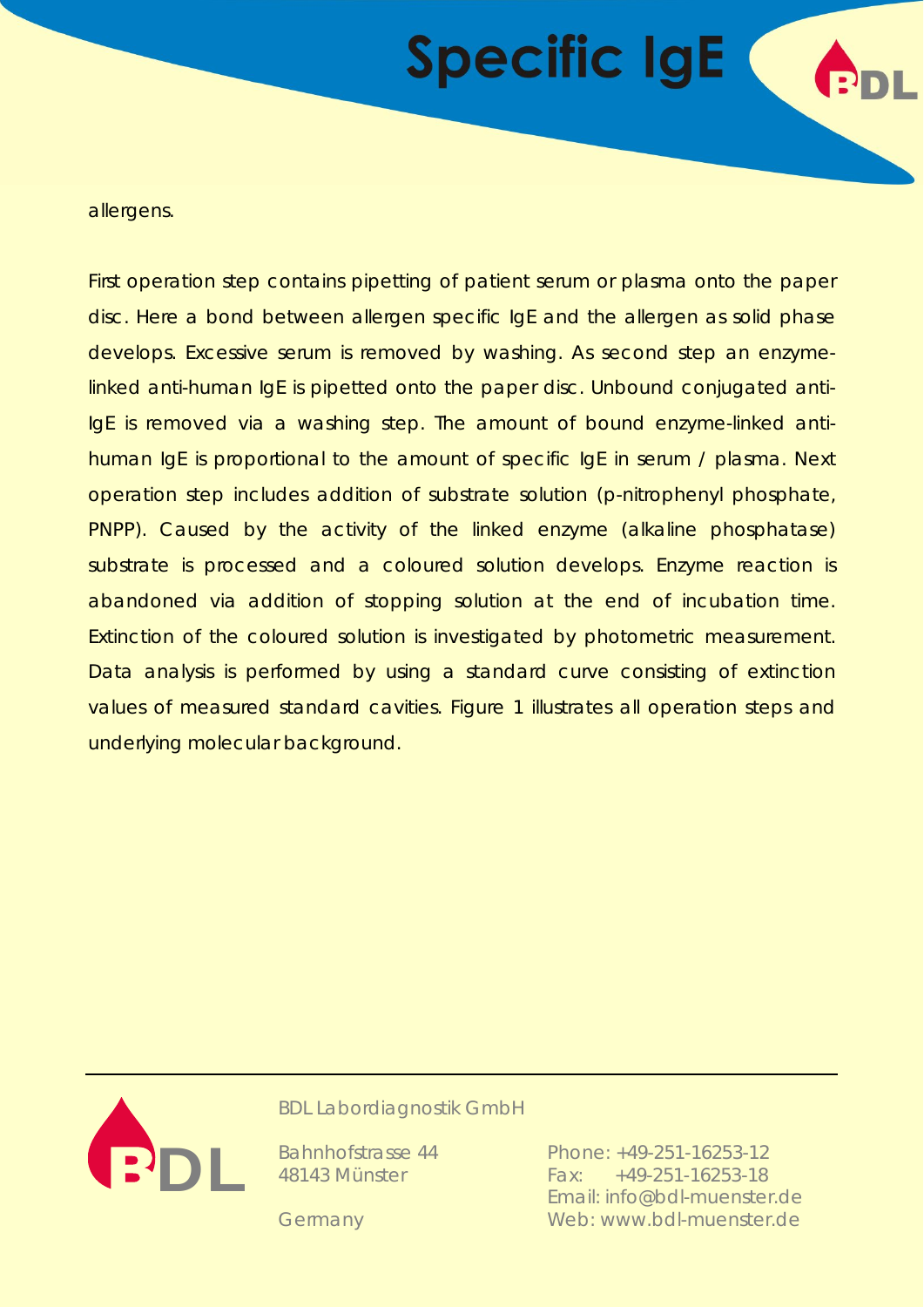

Fig.1: Specific IgE assay procedure



BDL Labordiagnostik GmbH

Bahnhofstrasse 44 48143 Münster

Phone: +49-251-16253-12 Fax: +49-251-16253-18 Email: info@bdl-muenster.de Web: www.bdl-muenster.de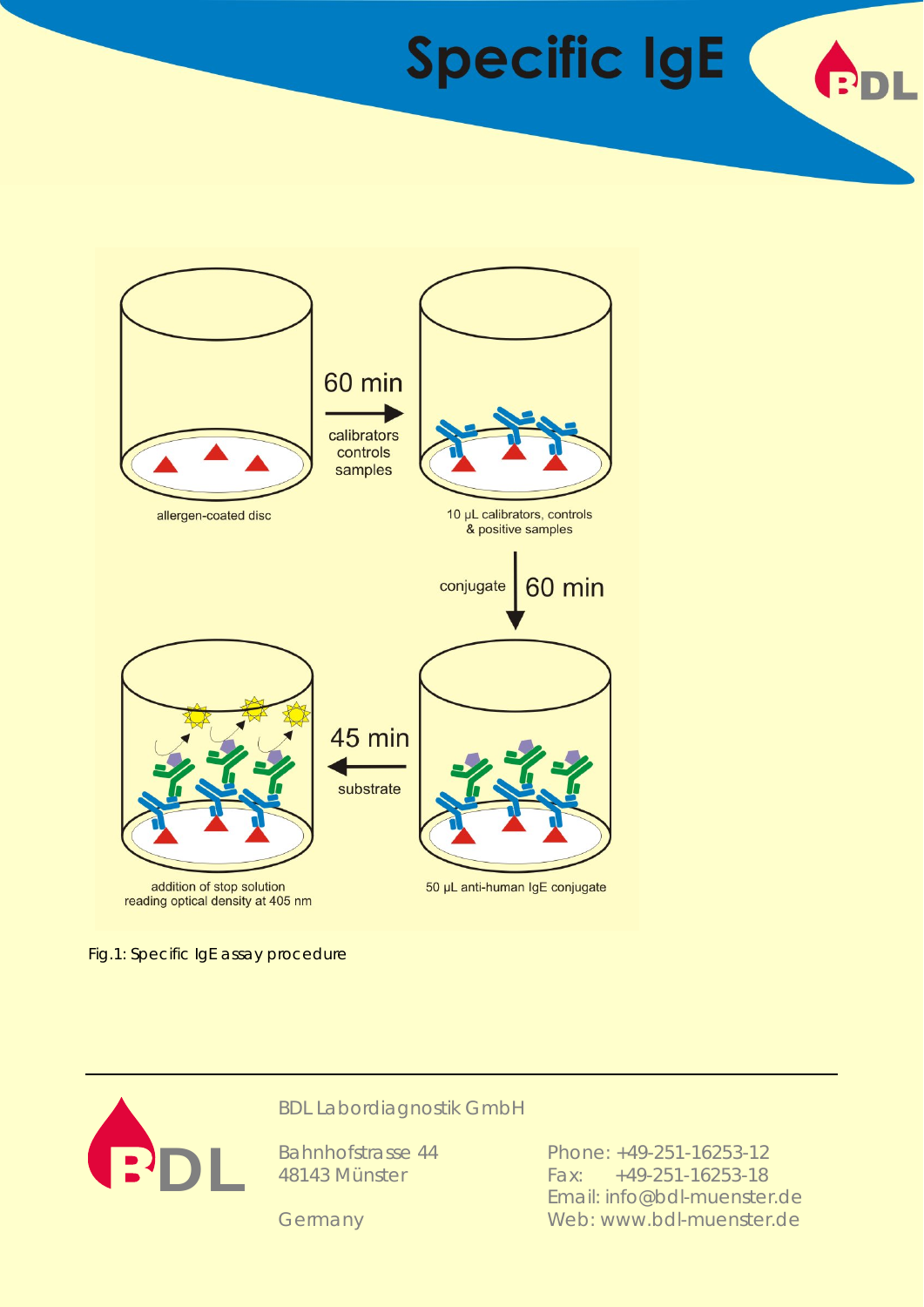

Reliable and reproducible results can only be received in terms of a testing procedure that corresponds to the specifications of the product.

In case of using several microwell cavities in one test, incubation times of individual plates must be considered.

Especially in terms of food allergies negative *in-vitro* results may occur, although distinct clinical symptoms are present. This phenomena result from maturation, industrial processing, cooking, roasting, etc., but also from digestion. Thus *in-vivo* there may be totally different protein structures compared to proteins bound to the solid phase of the assay. Furthermore a set of food products are quite sensitive leading to less binding efficiency of native-structured proteins to the solid phase.

For *In-vitro* determination of haptens human serum albumin (HAS) is used as spacer substance. This realises reproducible manufacturing of a virtual full-antigen for *invitro* analysis. This procedure of course cannot fully image complete reaction possibilities in the human body. Thus *in-vitro* assay may not lead to positive results in every case of patients that reveal positive clinical results.

In general negative results for insect venoms only indicate that currently no circulating specific IgE against tested venoms is detectable in serum or plasma. Therefore it cannot be concluded that the patient will not develop clinical symptoms in case of a present or prospective bite. Considering insect venoms a temporary consumption of antibodies may occur after exposition has happened for a couple of time.



BDL Labordiagnostik GmbH

Bahnhofstrasse 44 48143 Münster

Phone: +49-251-16253-12 Fax: +49-251-16253-18 Email: info@bdl-muenster.de Web: www.bdl-muenster.de